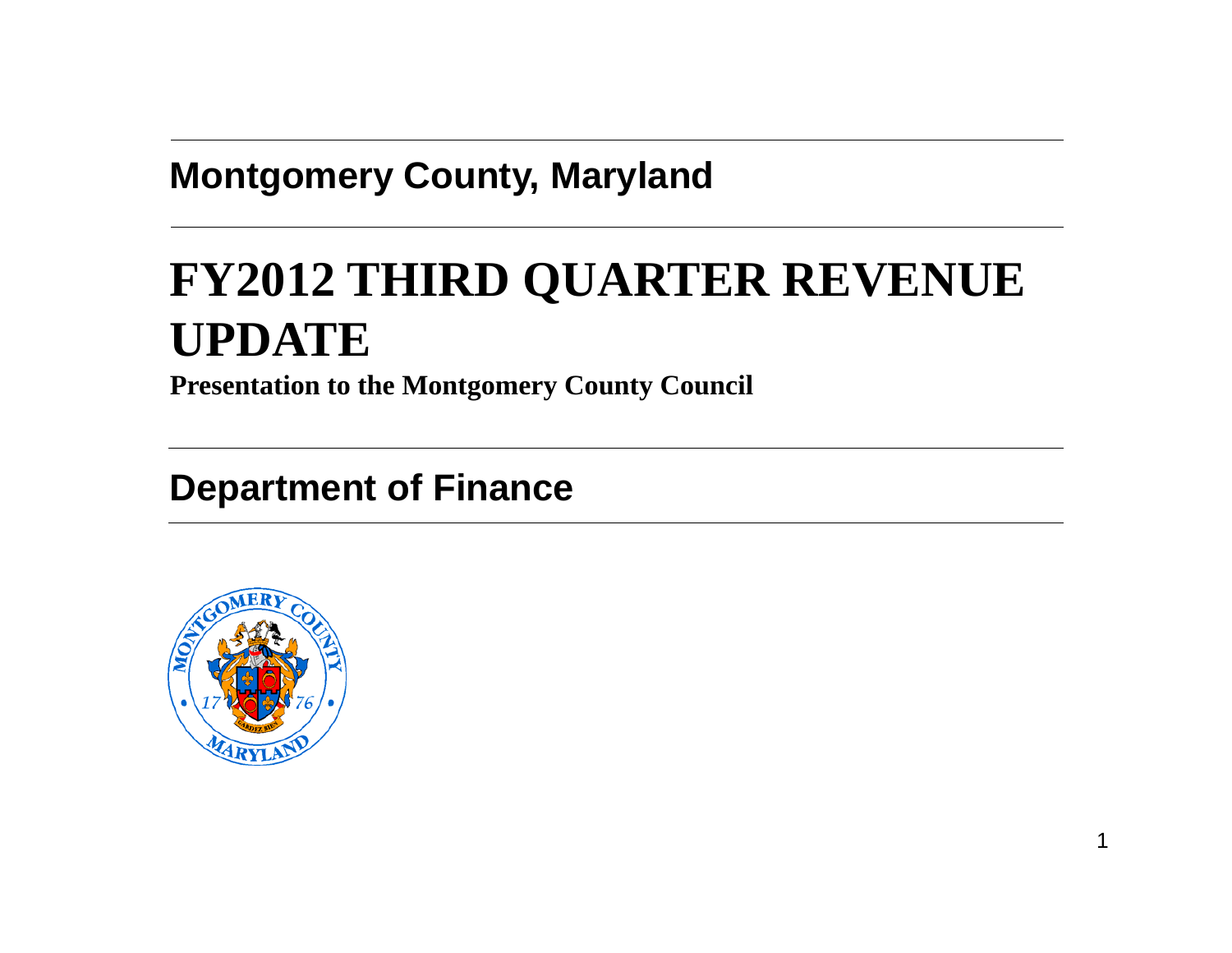## **Revenue Update Three Quarter Fiscal Year Results**

Total tax revenues, including investment income, totaled \$2.006 billion and were 7.5% above the same period in FY11 due primarily to revenues from the income tax ( $\uparrow$  28.1%) and the fuel and energy tax ( $\uparrow$  4.7%).

#### •**Income Taxes:**

- Income tax revenues through March stood at \$731.2 million and approximately \$160.3 million above revenues for the same period in FY11. The increase was attributed to a change in the distribution formula for the quarterly distribution in November, taxpayers filing for an extension, and reconciliation for tax year 2010.
- The change in the formula by the Maryland Comptroller yielded an increase of \$29.8 million (↑14.0%) above the November distribution in FY11. Revenues from extensions and reconciliation were \$117.8 million above last fiscal year or nearly 700 percent.

#### $\bullet$ **Propert Ta es: Property Taxes:**

– The General Fund (G.F.) portion of property tax collections (including penalties and interest) was  $$1.038$  billion ( $\downarrow$ 1.8%) through March compared to the same period in  $F\dot{Y}11$ . The decline is attributed to a decrease in the taxable assessable base for real property from the prior year.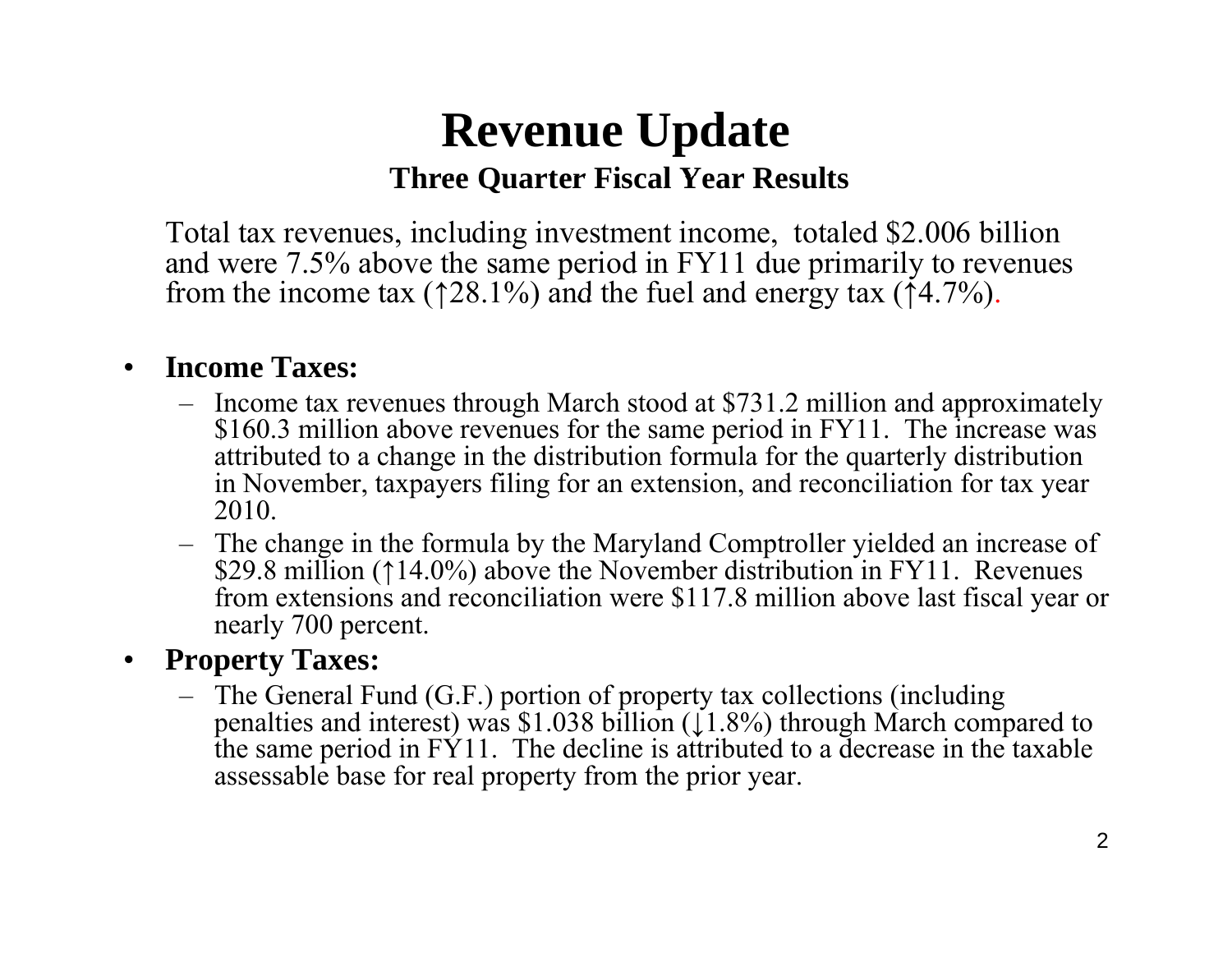# **Revenue Update Three Quarter Fiscal Year Results Year**

#### $\bullet$ **Property Taxes (continued):**

– Because the triennial reassessment rates for real property declined three years in a row, the real property taxable assessment is estimated to decline  $3.6$ percent in FY12 – the first such decline in recent history.

#### $\bullet$ **Transfer and Recordation Taxes:**

- Revenues from the transfer tax (excluding condominium conversions) through March of  $FY12$  were \$51.5 million, or 2.7% below the same period last fiscal year.
- Revenues from the recordation tax (excluding the CIP portion and the rate premium) were \$30.4 million, a decrease of 4.5% over last fiscal year.
- The decrease in the transfer tax is due primarily to a decline in revenues from residential transactions (↓8.0%). The total volume of transfers, not including condo conversions, was down 8.9% during the three quarters of FY12 compared to the same period last fiscal year. The total volume of recordation tax transactions (excluding CIP portion and rate premium) was down 7.2% compared to the three quarters of fiscal year 2011. The decrease in recordation tax transactions was attributed to a 9.4 percent decrease in the volume of residential activity and 6.7 percent decline in the volume of refinancing.
- The combined amount of revenues from the transfer and recordation taxes (excluding condo conversions, CIP portion, and rate premium) was \$81.8 million compared to \$84.7 million for the same period last year  $(13.4\%)$ .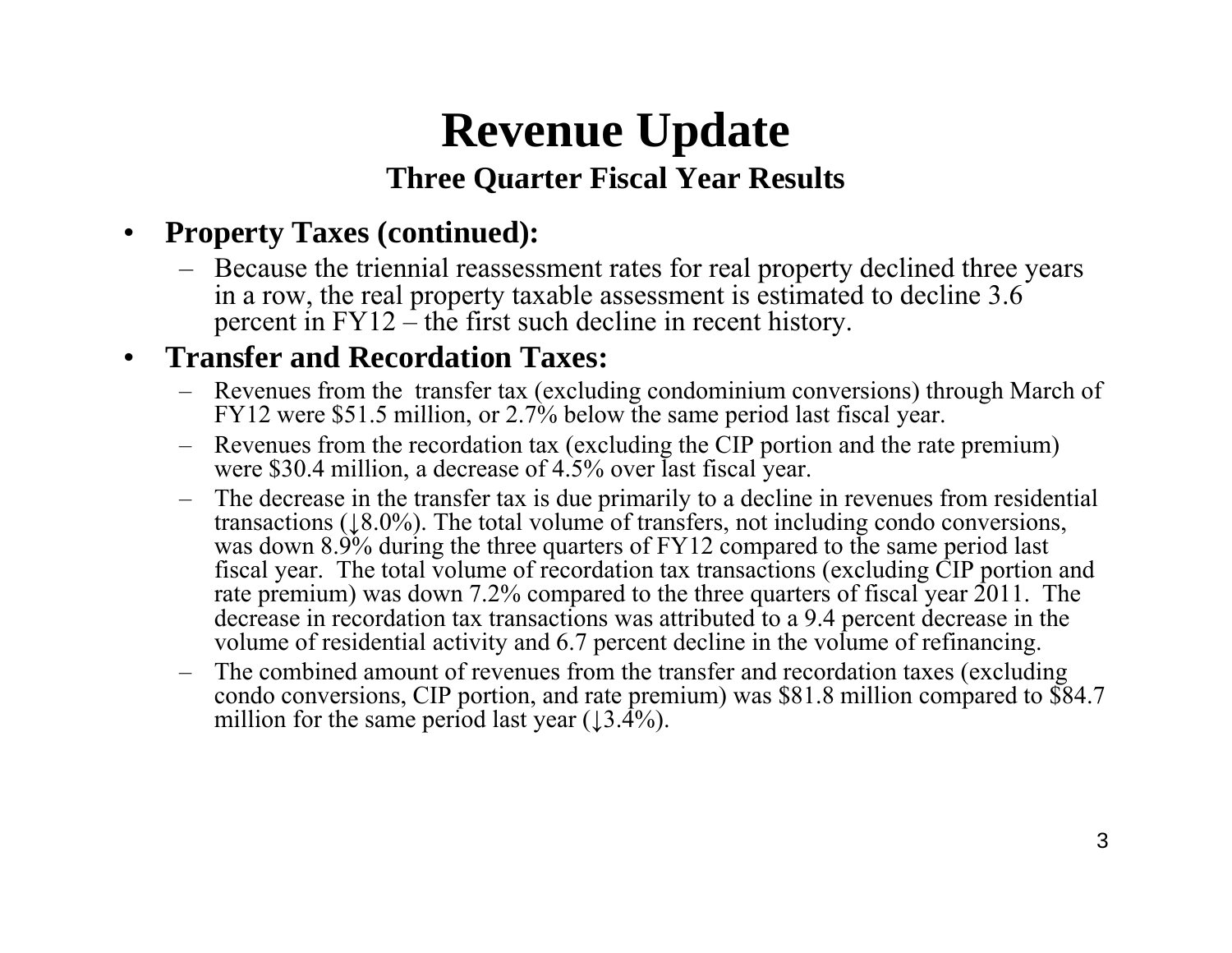## **Revenue Update Three Quarter Fiscal Year Results**

#### $\bullet$ **Consumption Taxes:**

- Total revenues from the consumption taxes (fuel/energy, hotel/motel, telephone, and admissions) totaled \$155.0 million, which were 1.6% above the three quarters of FY11. The slight increase is solely attributed to fuel/energy tax collections.
- Fuel/energy tax collections totaled \$112.5 million and 4.7% above the same period in FY11.
- Revenues from the telephone tax were \$30.3 million and 4.9% below the previous fiscal year. The decrease revenues is attributed to a significant decline in revenues from landlines.
- Revenues from the hotel/motel tax were 7.9% below the same period last fiscal year.
- Revenues from the admissions tax were down 2.3% compared to the same period last fiscal year.